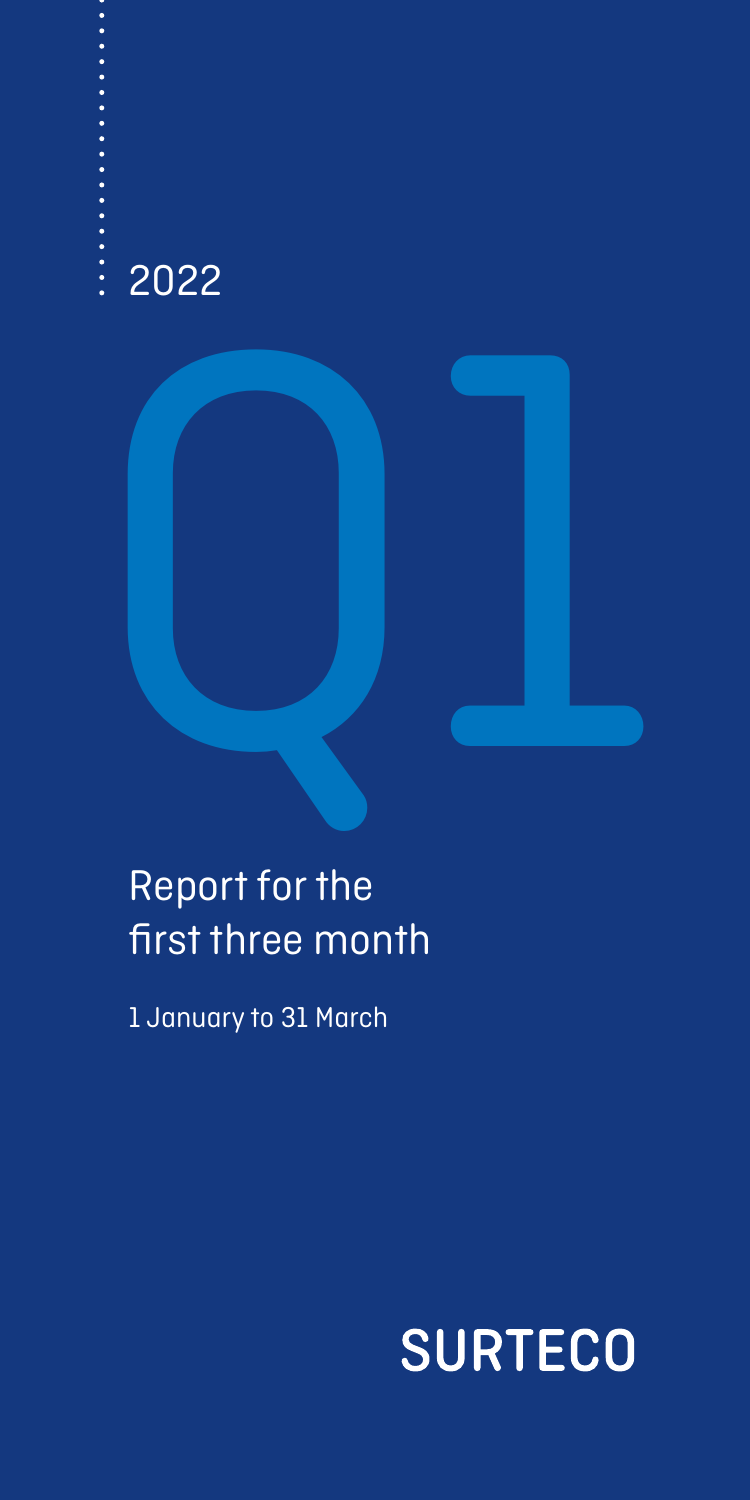|                                  |                      | Q1                   |       |
|----------------------------------|----------------------|----------------------|-------|
| $\epsilon$ million               | $1/1/-31/3/$<br>2021 | $1/1/-31/3/$<br>2022 | Δ%    |
| Sales revenues                   | 188.5                | 213,0                | $+13$ |
| of which                         |                      |                      |       |
| - Germany                        | 51.5                 | 56.1                 | $+9$  |
| - Foreign                        | 137.0                | 156.9                | $+15$ |
| EBITDA                           | 31.9                 | 31.1                 | $-3$  |
| EBITDA margin in %               | 16.9                 | 14.6                 |       |
| EBIT                             | 21.5                 | 20.2                 | -6    |
| EBIT margin in %                 | 11.4                 | 9.5                  |       |
| EBT                              | 20.4                 | 19.4                 | $-5$  |
| Consolidated net profit          | 14.3                 | 13.6                 | $-5$  |
| Earnings per share in $\epsilon$ | 0.92                 | 0.88                 | $-5$  |
| Number of shares                 | 15,505,731           | 15,505,731           |       |

|                                          | 31/3/2021 | 31/3/2022 | Δ%         |
|------------------------------------------|-----------|-----------|------------|
| Net financial debt in $\epsilon$ million | 147.4     | 155.9     | $+6$       |
| Level of debt in %                       | 38        | 36        | -2 pts     |
| Equity ratio in %                        | 46.1      | 52.7      | $+6.6$ pts |
| Number of employees                      | 3.125     | 3,197     | $+2$       |

|                                          | 31/12/2021 | 31/3/2022 | Δ%         |
|------------------------------------------|------------|-----------|------------|
| Net financial debt in $\epsilon$ million | 152.6      | 155.9     | $+2$       |
| Level of debt in %                       | 37         | 36        | -1 pts     |
| Equity ratio in %                        | 52.0       | 52.7      | $+0.7$ pts |
| Number of employees                      | 3.165      | 3,197     | $+1$       |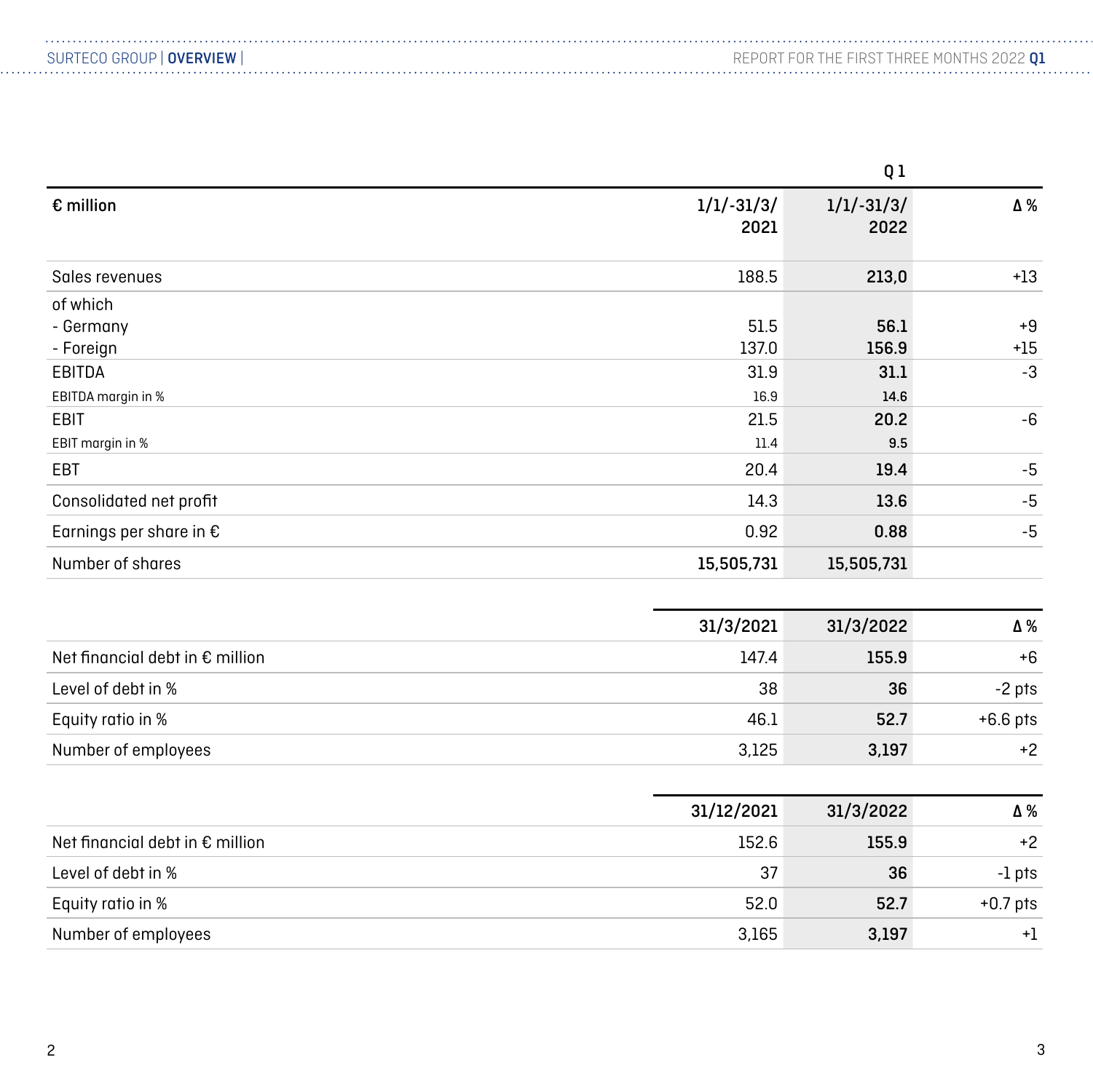#### REPORT FOR THE FIRST THREE MONTHS 2022 Q1

### Economic report

#### Sales and Business Performance

In the first quarter of 2022, no significant impacts resulting from the conflict between Russia and Ukraine were evident yet on sales and business performance in the SURTECO Group. Sales throughout the Group increased by +13 % to € 213.0 million after € 188.5 million in the previous year. Sales in Germany went up by +9 % while business in the rest of Europe grew by +13 %. Sales in North and South America rose by +22 % and by +8 % in Asia, Australia and other markets. The foreign sales ratio increased by one percentage point to 74 % compared with the year-earlier quarter.

#### **DECORATIVES**

Buoyed by adjustments in sales prices on the back of increased raw materials prices, sales in the Segment Decoratives rose by + 11 % to € 151.6 million (2021: € 136.6 million) in the first quarter of 2022. All product groups of the segment posted growth contributing to this upward trend. Hence, business with decorative printing and finish foils went up by +4 % in each case, with edgebandings going up by +16 % and other products and commercial products by +13 %.

#### PROFILES

During the first quarter of 2022, sales in the Segment Profiles increased by +22 % to  $\epsilon$  40.3 million (2021:  $\epsilon$  33.0 million). This growth was generated in the context of a stable construction industry both by price adjustments and by growth in operational volume. Sales with skirtings increased by +9 % and with technical extrusions (profiles) by +28 % compared with the equivalent year-earlier quarter.

#### **TECHNICALS**

In the months from January to March 2022, sales in Technicals increased by +12 % to  $\epsilon$  21.2 million (2021:  $\epsilon$  18.9 million). While sales with edgebandings fell back by -5 %, business with finish foils rose by +14 % and with impregnates by +17 %.

#### Group Results

The total output of the Group increased in the first quarter of 2022 to € 218.2 million after € 192.2 million in the previous year. Continuing high purchase prices for the most important raw materials led to an increase in the cost of materials from € -91.4 million in 2021 to  $\epsilon$  -112.2 million. The cost of materials ratio went up from 47.6 % in the previous year to 51.4 % in the first quarter of 2022. Conversely, the personnel expense ratio eased from 23.3 % in the previous year to 21.4 %. In absolute terms, personnel expenses at  $\epsilon$  -46.8 million were slightly above the vear-earlier value of € -44.8 million. Owing to the rise in total output, other operating expenses also went up to € -30.3 million (2021: € -26.6 million), maintaining a virtually constant ratio of 13.9 % (2021: 13.8 %). In conjunction with other operating income in the amount of  $\epsilon$  2.2 million (2021:  $\epsilon$  2.5 million), earnings before financial result, income tax and depreciation and amortization (EBITDA) at  $\epsilon$  31.1 million was -3 % below the year-earlier value of € 31.9 million. Depreciation and amortization amounted to € -10.9 million (2021: € -10.4 million) and this yields earnings before financial result and income tax (EBIT) of € 20.2 million for the first quarter of 2022 after € 21.5 million in the previous year. The financial result amounted to € -0.8 million (2021: € -1.1 million). Consequently, pretax profit (EBT) amounted to  $\epsilon$  19.4 million (2021: € 20.4 million). Deducting income taxes of € -5.8 million (2021: € -6.1 million), SURTECO generated a consolidated net profit of € 13.6 million in the first three months of 2022 after € 14.3 million in the year-earlier period.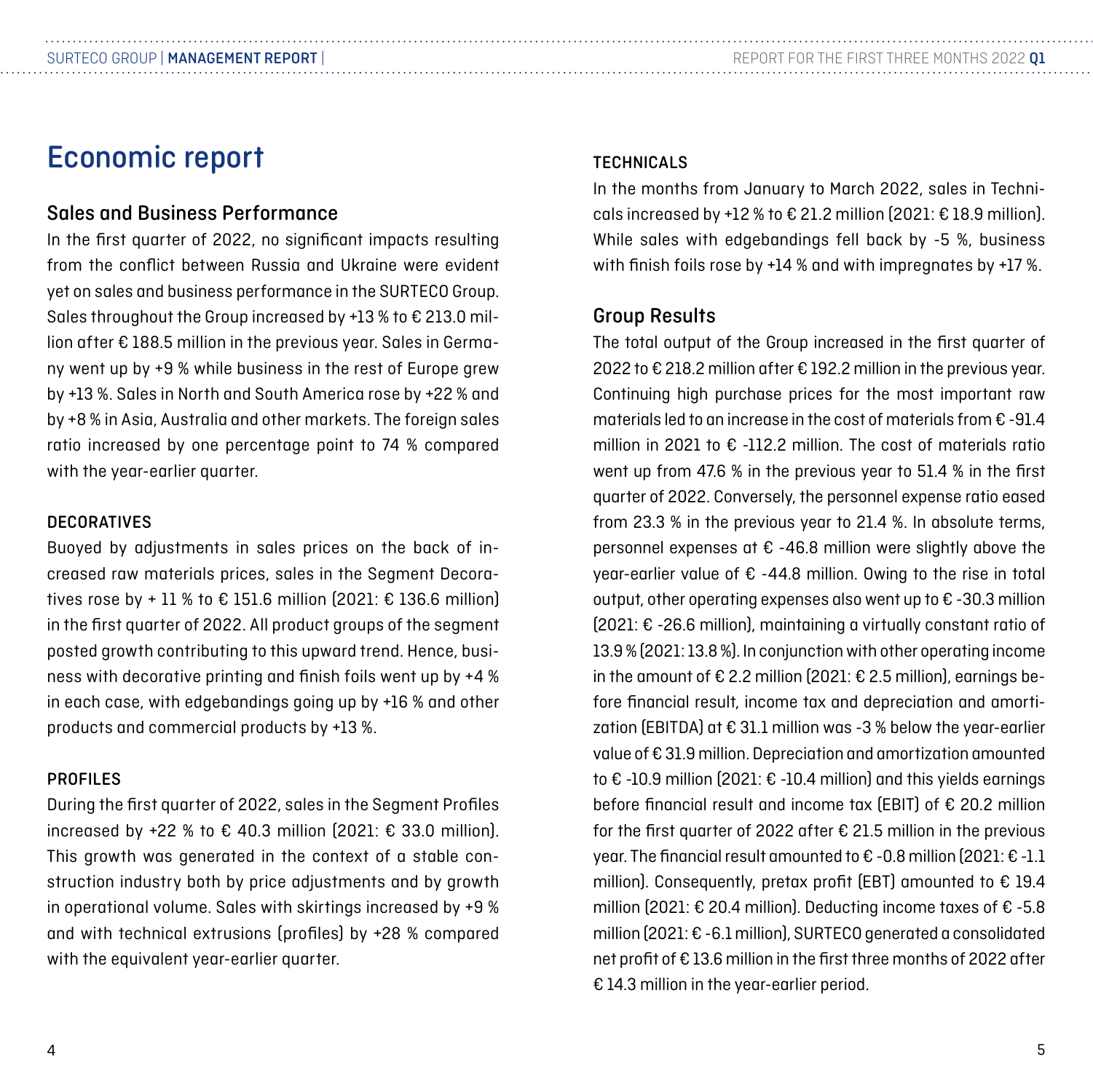#### Result of the Business Units

Primarily owing to increased purchase prices for the most important raw materials, EBIT in the Segment Decoratives came down from  $\epsilon$  18.3 million in the previous year to  $\epsilon$  16.8 million in the first quarter of 2022. In the Segment Profiles, the substantially increased business activity more than compensated for the increase in the cost of materials. Hence, the segment EBIT rose from € 3.1 million in the previous year to the current level of  $\epsilon$  4.8 million. Conversely, the high cost of materials exerted an impact in Technicals. EBIT eased from € 2.3 million in the previous year to € 1.1 million in the first quarter of 2022.

## Net assets, financial positions and results of operations

Balance sheet structure of the SURTECO Group

| $\epsilon$ million         | 31/12/<br>2021 | 31/3/<br>2022 |
|----------------------------|----------------|---------------|
| <b>ASSETS</b>              |                |               |
| Current assets             | 303.5          | 324.1         |
| Non-current assets         | 491.6          | 496.1         |
| <b>Balance sheet total</b> | 795.1          | 820.2         |
|                            |                |               |
| <b>LIABILITIES</b>         |                |               |
| <b>Current lighilities</b> | 204.1          | 210.4         |
| Non-current liabilities    | 177.3          | 177.7         |
| Equity                     | 413.7          | 432.1         |
| <b>Balance sheet total</b> | 795.1          | 820.2         |
|                            |                |               |

At 31 March 2022, the balance sheet total of the SURTECO Group went up to € 820.2 million after € 795.1 million on 31 December 2021. In spite of settlements of financial debts in the first quarter of 2022, which led to a decrease in cash and cash equivalents, current assets rose to € 324.1 million (31 December 2021: € 303.5 million) owing to increased receivables and inventories. Non-current assets at € 496.1 million were only slightly above the level of year-end 2021 (€ 491.6) million). On the liabilities side of the balance sheet, current liabilities rose to € 210.4 million (31 December 2021: € 204.1 million) on account of higher trade accounts payable.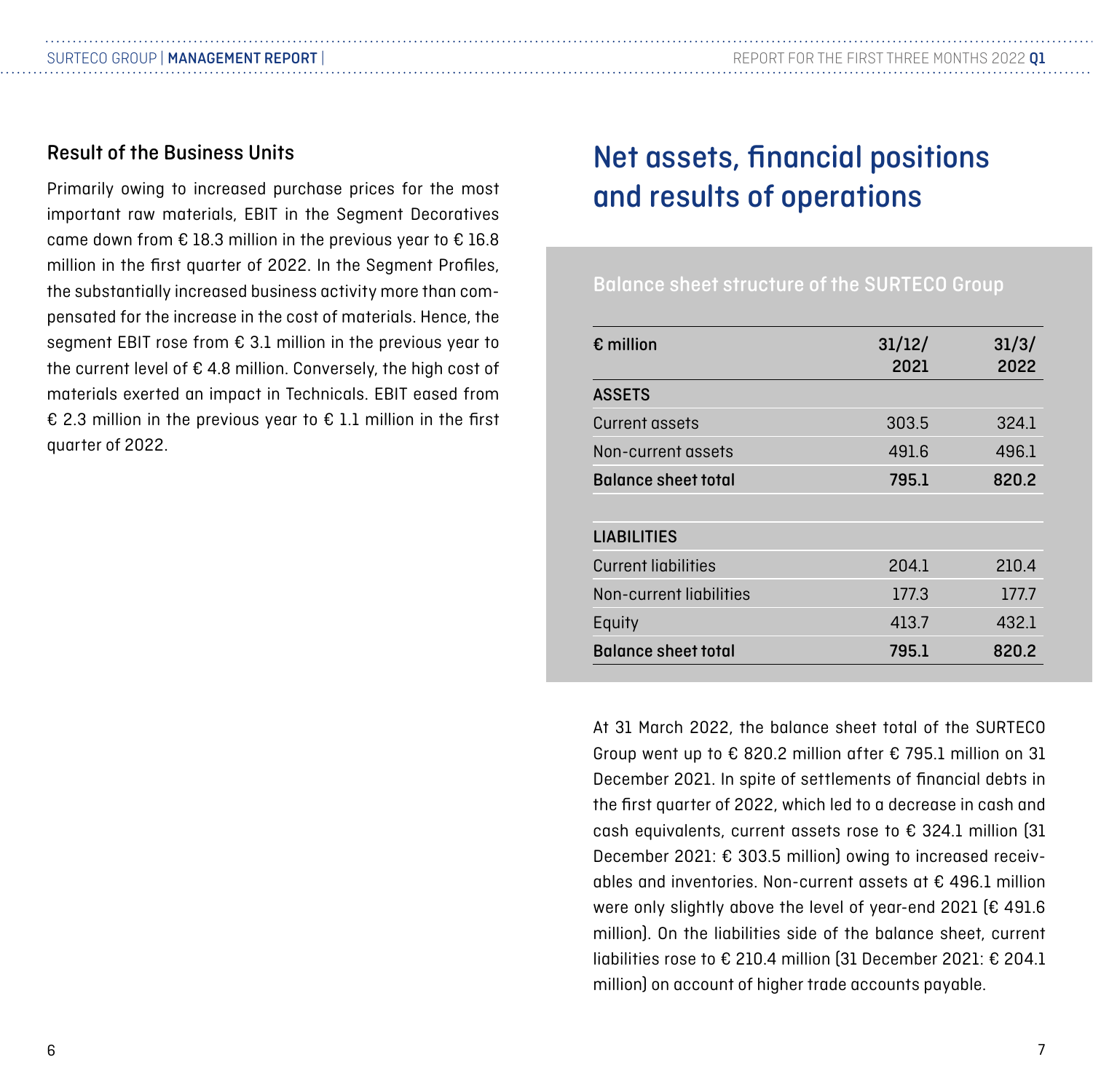At € 177.7 million, non-current liabilities on 31 March 2022 remained at approximately the level of year-end 2021 (€ 177.3 million). Equity rose to € 432.1 million (31 December 2021: € 413.7 million) and hence more than the balance sheet total. The equity ratio on the balance sheet date of the first quarter of 2022 was therefore 52.7 % (31 December 2021: 52.0 %). Net financial debt went up slightly to € 155.9 million (31 December 2021: € 152.6 million) and the net level of debt improved to 36 % after 37 % at year-end 2021. Starting from a cash flow from current business operations of € 11.8 million (2021: € 8.4 million), free cash flow in the first quarter of 2022 was € 2.2 million (2021: € -1.0 million).

#### Calculation of free cash flow

| $\epsilon$ million                                         | $1/1/-31/3/1/1/-31/3/$<br>2021 | 2022   |
|------------------------------------------------------------|--------------------------------|--------|
| Cash flow from current<br>business operations              | 8.4                            | 11.8   |
| Purchase of property, plant<br>and equipment               | $-9.6$                         | -8.3   |
| Purchase of intangible assets                              | -0.9                           | $-1.0$ |
| Proceeds from disposal of<br>property, plant and equipment | 1.2                            | $-0.3$ |
| Liquidation of companies                                   | $-0.1$                         | 0.O    |
| Cash flow from investment<br>activities                    | $-9.4$                         | -9.6   |
| Free cash flow                                             | $-1.0$                         | 2.2    |

#### Outlook for the business year 2022

In the first quarter of 2022, no significant impacts from the conflict between Russia and Ukraine or other macroeconomic framework conditions were tangible yet in business performance. However, the uncertainties are already being reflected in incoming orders. The company is hence assuming a slight fallback in sales for the Segments Decoratives and Technicals in the business year 2022. In Profiles, sales are likely to be approximately at the level of the previous year. Sales across the Group are projected to be between €730 million and  $£$  750 million.

Group EBIT is likely to be in the range between € 55 million and € 65 million. A slight decline in EBIT is anticipated for Decoratives and Technicals, while segment EBIT for Profiles is expected to remain at the level of the previous year.

However, owing to the dramatic conflict between Russia and Ukraine, the capability for making projections about the future is significantly restricted.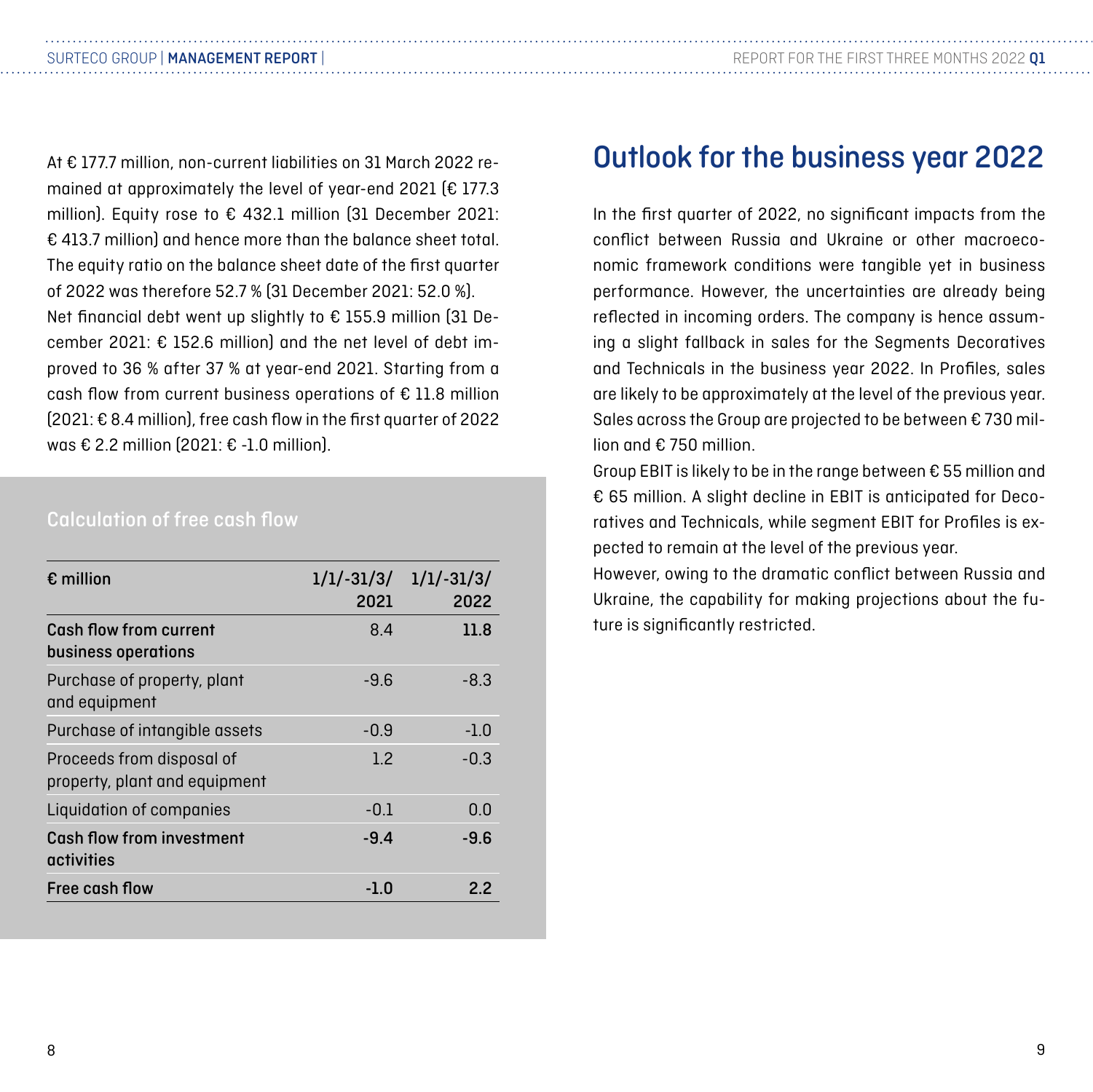## Income Statement

|                                                      |              | Ql           |
|------------------------------------------------------|--------------|--------------|
| € 000s                                               | $1/1/-31/3/$ | $1/1/-31/3/$ |
|                                                      | 2021         | 2022         |
|                                                      |              |              |
| Sales revenues                                       | 188,480      | 213,047      |
| Changes in inventories                               | 2,810        | 4,002        |
| Own work capitalized                                 | 904          | 1,145        |
| <b>Total output</b>                                  | 192,194      | 218,194      |
|                                                      |              |              |
| Cost of materials                                    | $-91,422$    | $-112,239$   |
| Personnel expenses                                   | $-44,798$    | $-46,758$    |
| Other operating expenses                             | $-26,578$    | $-30,317$    |
| Other operating income                               | 2,543        | 2,178        |
|                                                      |              |              |
| <b>EBITDA</b>                                        | 31,939       | 31,058       |
| Depreciation and amortization                        | $-10,395$    | $-10,852$    |
| <b>EBIT</b>                                          | 21,544       | 20,206       |
| Financial result                                     | $-1.148$     | $-823$       |
| <b>EBT</b>                                           | 20,396       | 19,383       |
| Income tax                                           | $-6,141$     | $-5,812$     |
| Consolidated net profit                              | 14,255       | 13,571       |
|                                                      |              |              |
| Basic and undiluted earnings per share in $\epsilon$ | 0.92         | 0.88         |
| Number of shares                                     | 15,505,731   | 15,505,731   |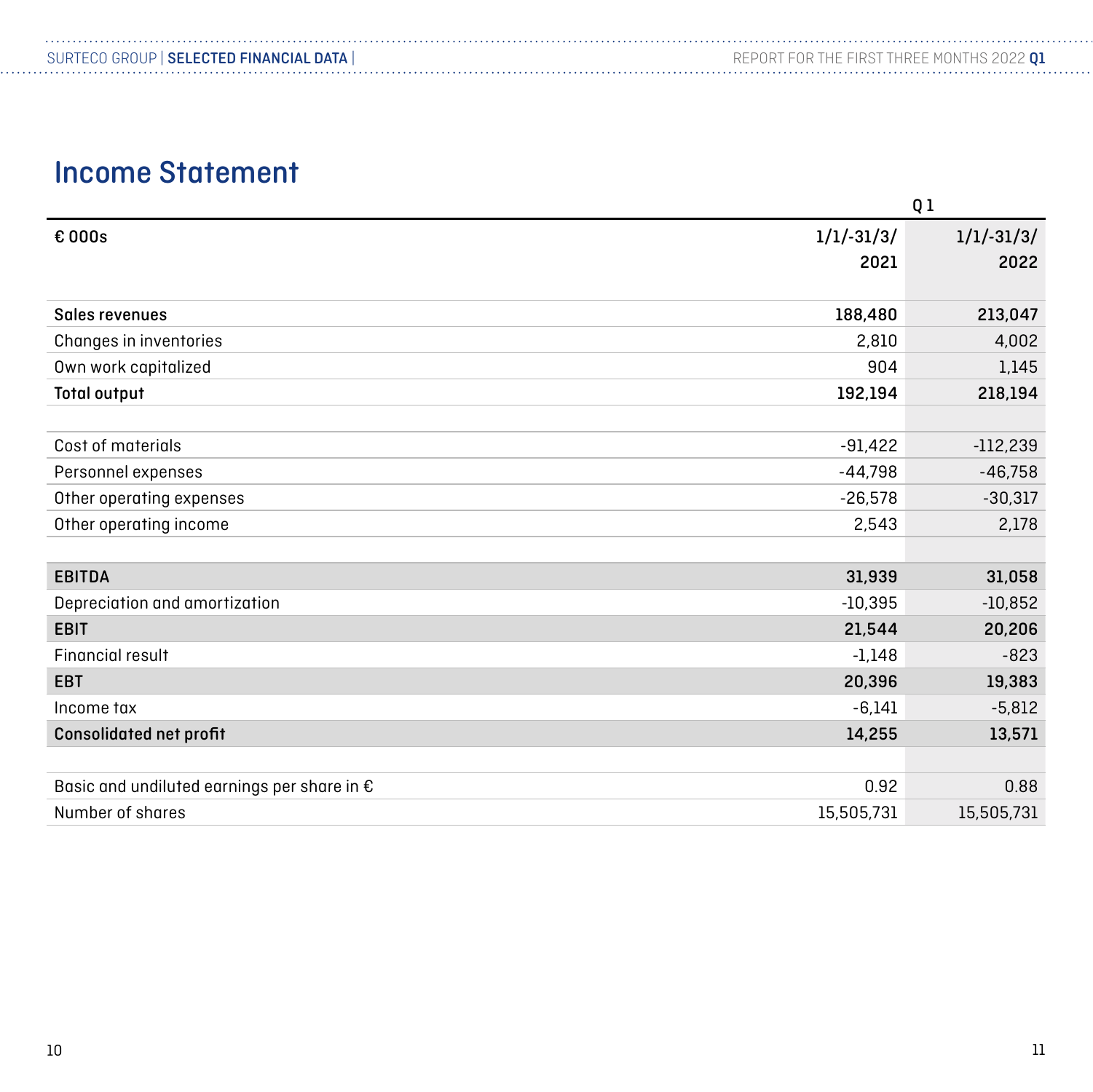## Consolidated Balance Sheet

. . . . . . . . . . . . . . . .

| $\epsilon$ 000s                        | 31/12/2021 | 31/3/2022 |
|----------------------------------------|------------|-----------|
| Assets                                 |            |           |
| Cash and cash equivalents              | 73,056     | 48,774    |
| Trade accounts receivable              | 74,515     | 105,378   |
| Inventories                            | 140,900    | 153,606   |
| Current income tax assets              | 2,745      | 1,779     |
| Other current non-financial assets     | 9,156      | 10,310    |
| Other current financial assets         | 3,136      | 4,228     |
| <b>Current assets</b>                  | 303,508    | 324,075   |
|                                        |            |           |
| Property, plant and equipment          | 241,527    | 244,526   |
| Rights of use                          | 27,769     | 29,776    |
| Intangible assets                      | 46,822     | 45,976    |
| Goodwill                               | 162,911    | 163,145   |
| <b>Financial assets</b>                | 10         | 10        |
| Non-current income tax assets          | 4,507      | 4,507     |
| Other non-current non-financial assets | 148        | 169       |
| Other non-current financial assets     | 1,358      | 1,362     |
| Deferred taxes                         | 6,590      | 6,638     |
| Non-current assets                     | 491,642    | 496,109   |
|                                        | 795,150    | 820,184   |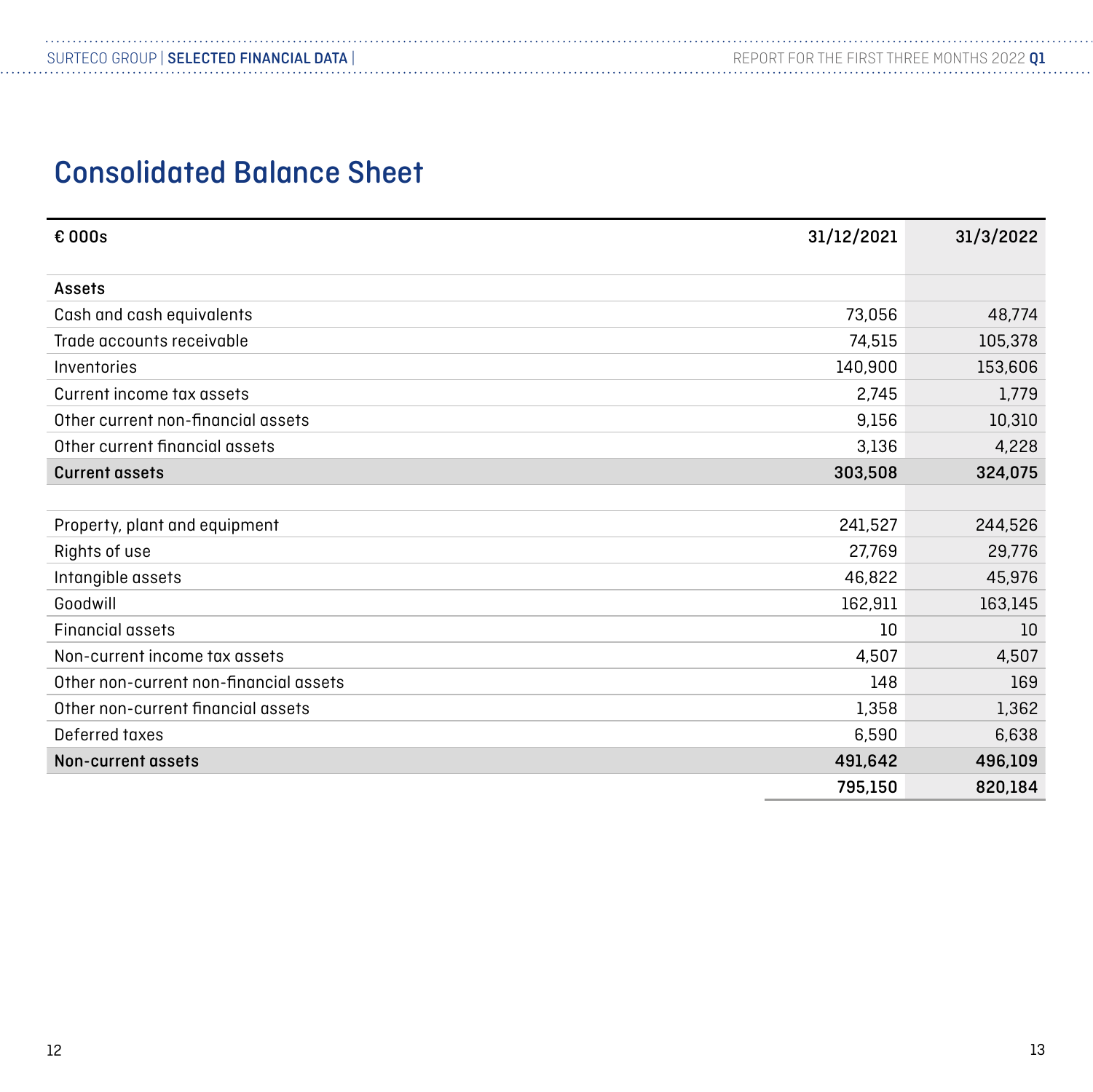## Consolidated Balance Sheet

| € 000s                                             | 31/12/2021 | 31/3/2022 |
|----------------------------------------------------|------------|-----------|
| LIABILITIES AND SHAREHOLDERS' EQUITY               |            |           |
| Short-term financial liabilities                   | 92,784     | 71,397    |
| Trade accounts payable                             | 63,582     | 82,386    |
| Contractual liabilities in accordance with IFRS 15 | 4          | 4         |
| Income tax liabiltiies                             | 10,692     | 12,981    |
| Short-term provisions                              | 7,047      | 6,924     |
| Other current non-financial liabilities            | 3,276      | 4,654     |
| Other current financial liabilities                | 26,758     | 32,012    |
| <b>Current liabilities</b>                         | 204,143    | 210,358   |
|                                                    |            |           |
| Long-term financial liabilities                    | 132,827    | 133,319   |
| Pensions and other personnel-related obligations   | 11,888     | 11,867    |
| Long-term provisions                               | 505        | 506       |
| Other non-current non-financial liabilties         | 107        | 121       |
| Other non-current financial liabilties             | 39         | 28        |
| Deferred taxes                                     | 31,959     | 31,850    |
| <b>Non-current liabilities</b>                     | 177,325    | 177,691   |
|                                                    |            |           |
| Capital stock                                      | 15,506     | 15,506    |
| Capital reserve                                    | 122,755    | 122,755   |
| Retained earnings                                  | 227,615    | 280,303   |
| Consolidated net profit                            | 47,806     | 13,571    |
| Equity                                             | 413,682    | 432,135   |
|                                                    | 795,150    | 820,184   |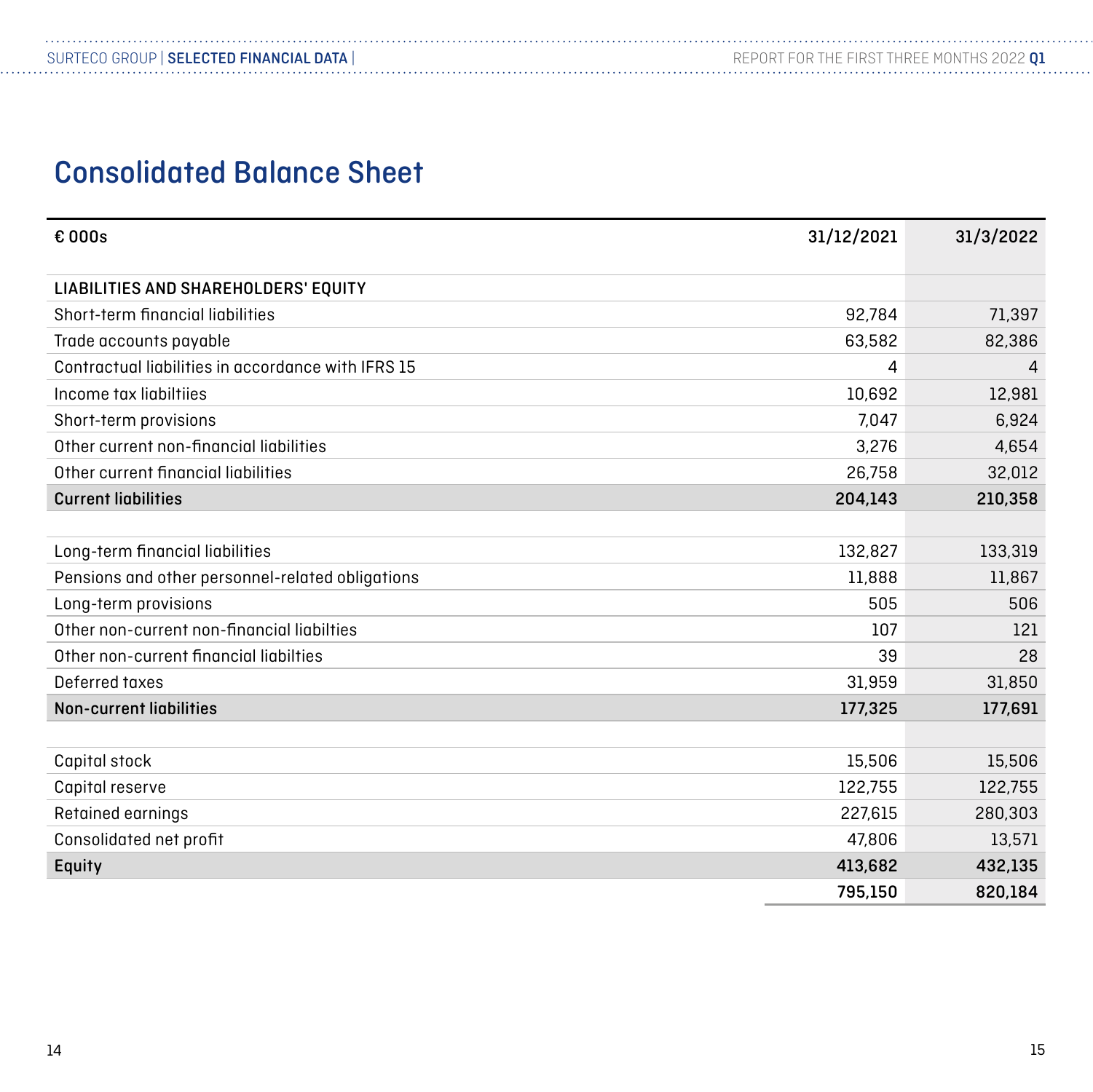## Consolidated Cash Flow Statement

|                                            |              | Q1           |
|--------------------------------------------|--------------|--------------|
| € 000s                                     | $1/1/-31/3/$ | $1/1/-31/3/$ |
|                                            | 2021         | 2022         |
|                                            |              |              |
| Earnings before income tax                 | 20,396       | 19,383       |
| Reconciliation to cash flow from           |              |              |
| current business operations                | 10,504       | 12,725       |
| Internal financing                         | 30,900       | 32,108       |
| Change in assets an liabilities (net)      | $-22,459$    | $-20,271$    |
| Cash flow from current business operations | 8,441        | 11,837       |
| Cash flow from investment activities       | $-9,381$     | $-9,590$     |
| Cash flow from financial activities        | 14,998       | $-25,574$    |
| Change in cash and cash equivalents        | 14,058       | $-23,327$    |
|                                            |              |              |
| Cash and cash equivalents                  |              |              |
| 1 January                                  | 133,466      | 73,056       |
| Effects of changes in the exchange rate    |              |              |
| on cash and cash equivalents               | $-256$       | $-955$       |
| 31 Mach                                    | 147,268      | 48,774       |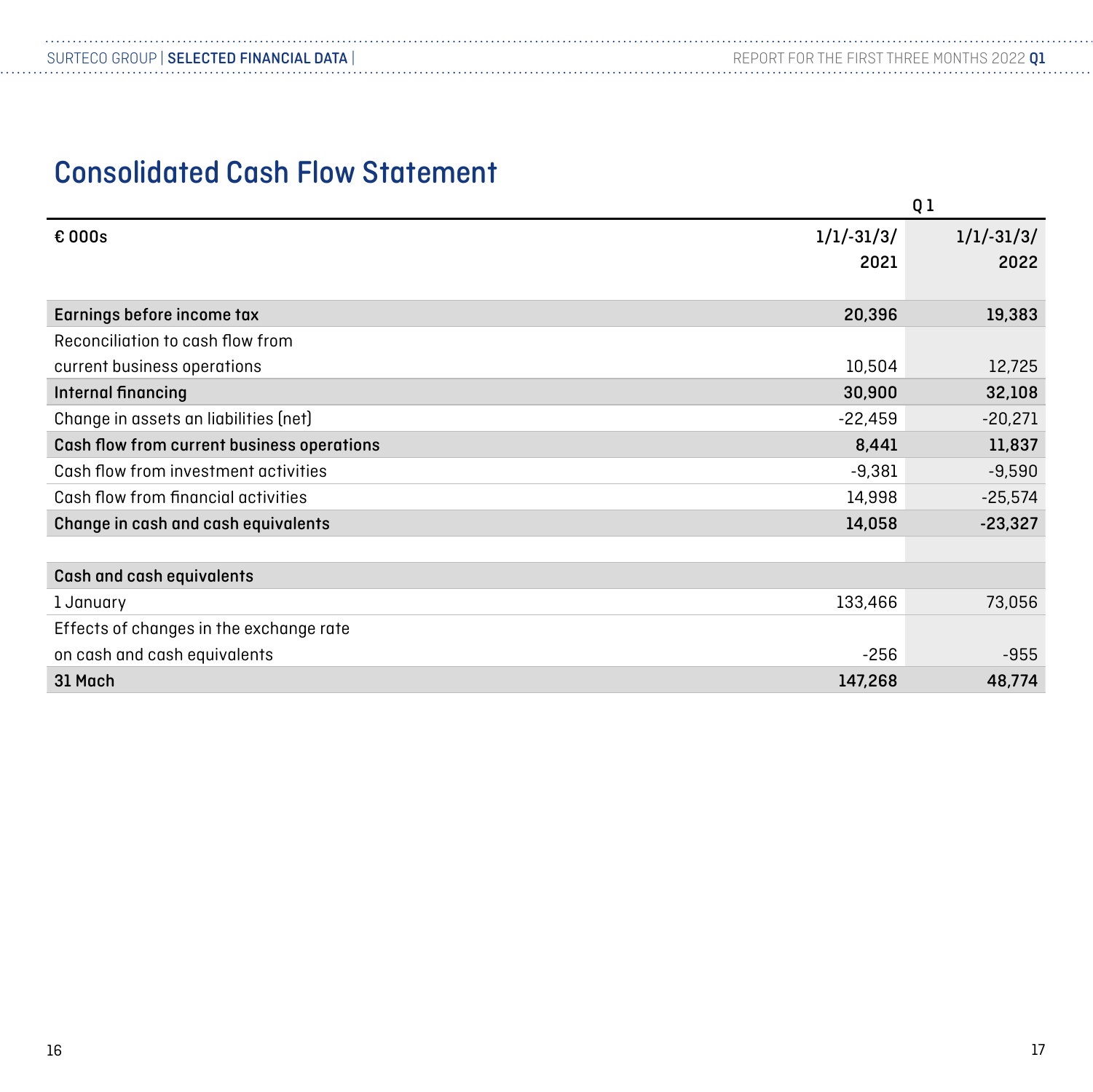## Segment Reporting

| Sales revenues     |         |        |        |                                                      |                |
|--------------------|---------|--------|--------|------------------------------------------------------|----------------|
| € 000s             |         |        |        | Decoratives Profiiles Technicals Reconcilia- SURTECO |                |
|                    |         |        |        | tion                                                 | Group          |
| 1/1/-31/3/2022     |         |        |        |                                                      |                |
| External sales     | 151,581 | 40,251 | 21,215 |                                                      | 213,047        |
| Internal sales     | 3,737   | 437    | 1,307  | $-5,481$                                             |                |
| <b>Total sales</b> | 155,318 | 40,688 | 22,522 | $-5,481$                                             | 213,047        |
|                    |         |        |        |                                                      |                |
| 1/1/-31/3/2021     |         |        |        |                                                      |                |
| External sales     | 136,633 | 32,969 | 18,878 |                                                      | 188,480        |
| Internal sales     | 4,731   | 461    | 1,194  | $-6,386$                                             |                |
| <b>Total sales</b> | 141,364 | 33,430 | 20,072 | $-6,386$                                             | 188,480        |
|                    |         |        |        |                                                      |                |
|                    |         |        |        |                                                      |                |
| Segment earnings   |         |        |        |                                                      |                |
| € 000s             |         |        |        | Decoratives Profiiles Technicals Reconcilia-         | <b>SURTECO</b> |
|                    |         |        |        | tion                                                 | Group          |
| 1/1/-31/3/2022     |         |        |        |                                                      |                |
| <b>EBIT</b>        | 16,770  | 4,834  | 1,107  | $-2,505$                                             | 20,206         |
|                    |         |        |        |                                                      |                |
| 1/1/-31/3/2021     |         |        |        |                                                      |                |
| <b>EBIT</b>        | 18,312  | 3,078  | 2,306  | $-2,152$                                             | 21,544         |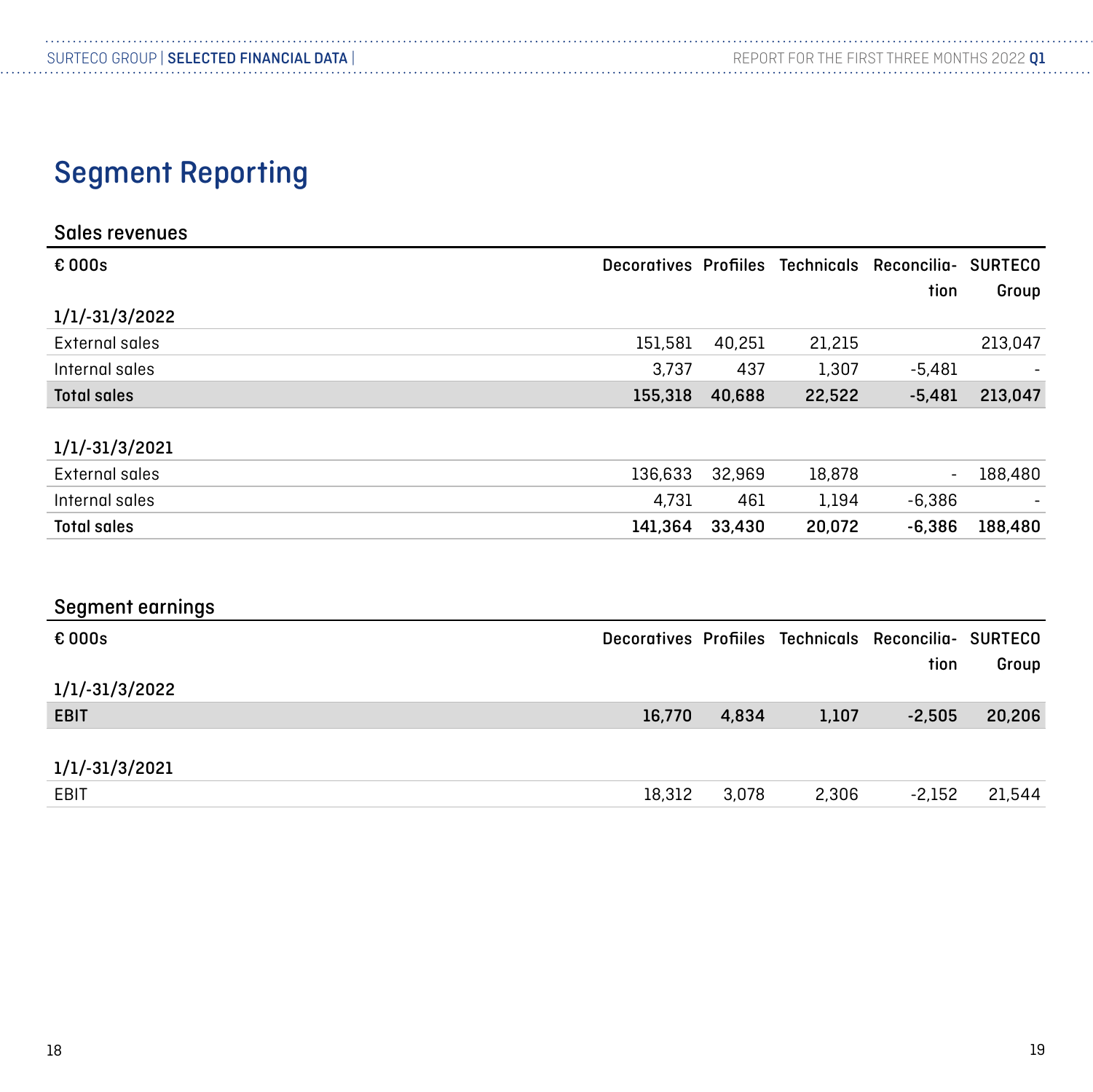## Segment Reporting

By regional markets

#### Sales revenues SURTECO Group

| € 000s                  | 1/1/-31/3/2021 | $1/1/-31/3/2022$ |
|-------------------------|----------------|------------------|
| Germany                 | 51.468         | 56,076           |
| Rest of Europe          | 89.018         | 100,863          |
| America                 | 31.909         | 38,784           |
| Asia, Australia, Others | 16,085         | 17,324           |
|                         | 188,480        | 213,047          |

#### Sales revenues Decoratives

| € 000s                  | $1/1/-31/3/2021$ | 1/1/-31/3/2022 |
|-------------------------|------------------|----------------|
| Germany                 | 28.615           | 29,322         |
| Rest of Europe          | 61,218           | 67,430         |
| America                 | 31.858           | 38,702         |
| Asia, Australia, Others | 14.942           | 16,127         |
|                         | 136,633          | 151,581        |

#### Sales revenues Profiles

| € 000s                  |        | $1/1/-31/3/2021$ $1/1/-31/3/2022$ |
|-------------------------|--------|-----------------------------------|
| Germany                 | 18.522 | 21,219                            |
| Rest of Europe          | 14.256 | 18,722                            |
| America                 |        |                                   |
| Asia, Australia, Others | 189    | 309                               |
|                         | 32,969 | 40,251                            |

#### Sales revenues Technicals

| $\epsilon$ 000s         |        | $1/1/-31/3/2021$ $1/1/-31/3/2022$ |
|-------------------------|--------|-----------------------------------|
| Germany                 | 4,331  | 5,535                             |
| Rest of Europe          | 13.544 | 14,711                            |
| America                 | 49     | 81                                |
| Asia, Australia, Others | 954    | 888                               |
|                         | 18,878 | 21,215                            |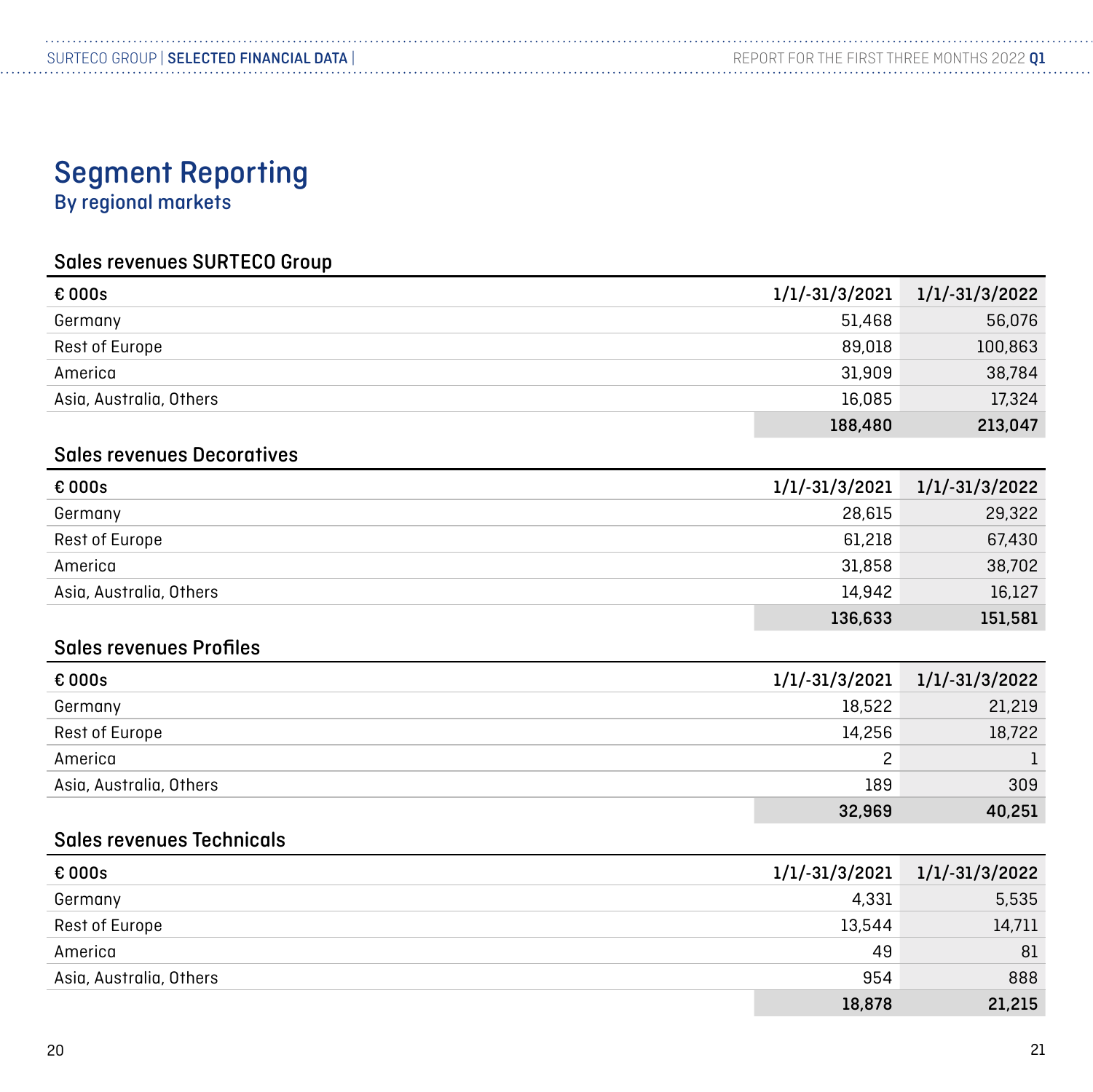## Calculation of indicators

| Cost of materials ratio in %        | Cost of materials/Total output                                                                    |
|-------------------------------------|---------------------------------------------------------------------------------------------------|
| Earnings per share in $\epsilon$    | Consolidated net profit/Number of shares                                                          |
| EBIT                                | Earnings before financial result and income tax                                                   |
| EBIT margin in %                    | <b>EBIT/Sales revenues</b>                                                                        |
| EBITDA                              | Earnings before financial result, income tax and<br>depreciation and amortization                 |
| EBITDA margin in %                  | EBITDA/Sales revenues                                                                             |
| Equity ratio in %                   | Equity/Total capital (= balance sheet total)                                                      |
| Level of debt (gearing) in %        | Net debt/Equity                                                                                   |
| Market capitalization in $\epsilon$ | Number of shares x Closing price on the<br>balance sheet date                                     |
| Net debt in $\epsilon$              | Short-term financial liabilities + Long-term financial<br>liabilities - Cash and cash equivalents |
| Personnel expense ratio in %        | Personnel costs/Total output                                                                      |
| Working capital in $\epsilon$       | Trade accounts receivable + Inventories - Trade accounts<br>payable                               |

## Financial calendar

| 7 June 2022     | Annual general meeting                     |
|-----------------|--------------------------------------------|
| 10 June 2022    | Dividend payout                            |
| 29 July 2022    | Six-Month Report January - June 2022       |
| 28 October 2022 | Nine-Month Report January - September 2022 |